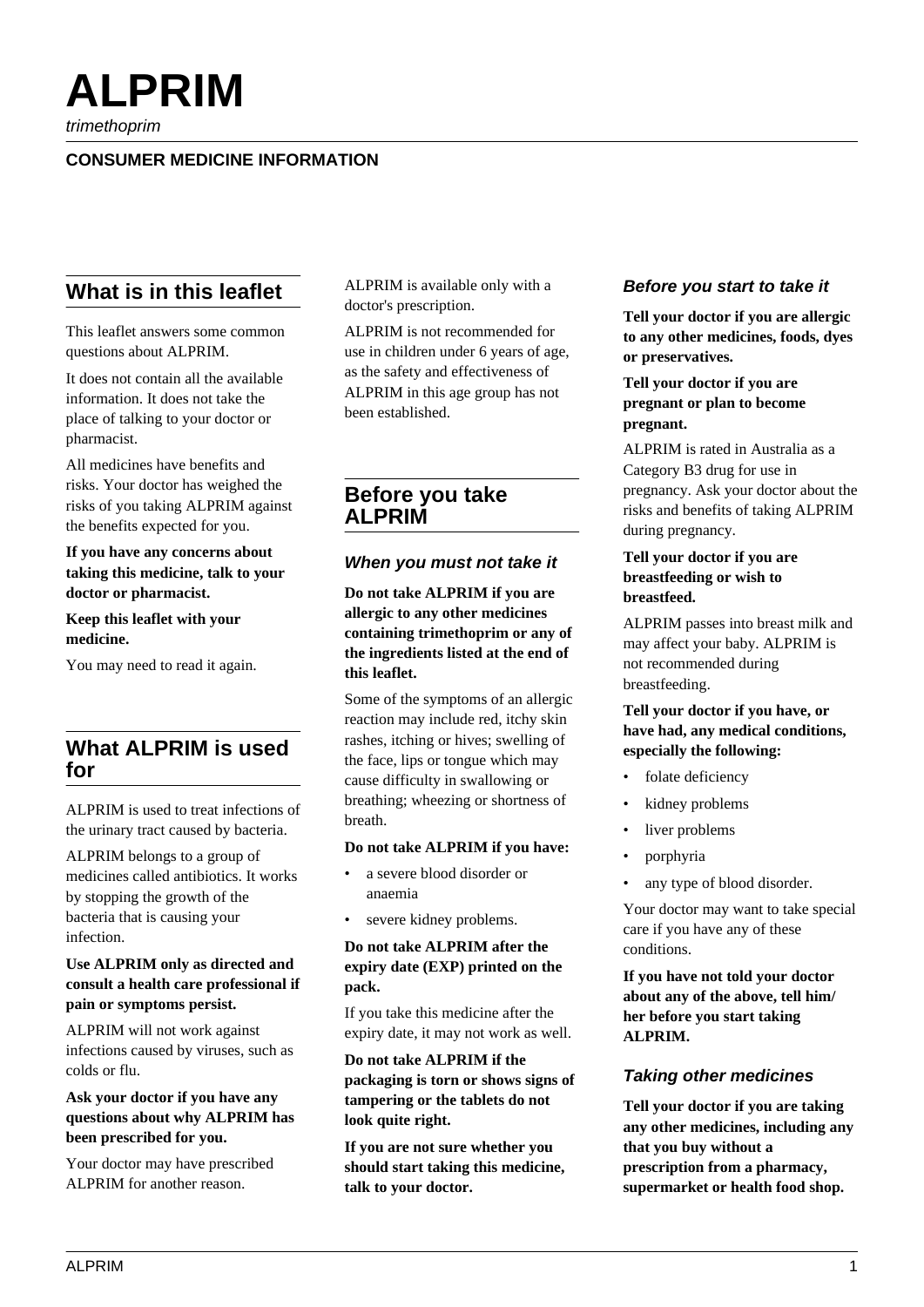Some medicines may be affected by ALPRIM, or may affect how well it works. These include:

- pyrimethamine, a medicine used to prevent malaria
- warfarin, a medicine used to prevent blood clots
- methotrexate, a medicine used to treat arthritis and some types of cancer
- phenytoin, a medicine used to control epilepsy (fits or seizures)
- digoxin, a medicine used to treat heart failure or to control a fast irregular heart beat
- procainamide, a medicine used to correct an irregular heart beat or to slow an over active heart
- zidovudine, zalcitabine or lamivudine; medicines used for certain viral infections
- dapsone, a medicine used for leprosy or dermatitis herpetiformis
- rifampicin, an antibiotic
- ciclosporin, a medicine used to help prevent organ transplant rejection or to treat certain problems with the immune system
- diuretics, also known as fluid or water tablets
- ACE inhibitors, medicines used to treat high blood pressure and some heart conditions.

Your doctor can tell you what to do if you are taking any of these medicines.

### **If you are not sure whether you are taking any of these medicines, check with your doctor or pharmacist.**

This list is not exhaustive. Your doctor and pharmacist have more information on medicines to be careful with or avoid while taking ALPRIM.

**Talk to your doctor about the need for additional contraception while taking ALPRIM.**

Some antibiotics may decrease the effectiveness of some birth control pills.

**Tell your doctor or pharmacist that you are taking ALPRIM before you start taking any other medicine.**

# **How to take ALPRIM**

**Follow all directions given to you by your doctor and pharmacist carefully.**

They may differ from the information contained in this leaflet.

**If you do not understand the instructions on the pack, ask your doctor or pharmacist.**

## **How much to take**

For adults and children over 12 years, the usual dose is one tablet daily.

For children 6 to 12 years, the usual dose is half a tablet daily.

#### **Do not give ALPRIM to children under the age of 6 years.**

There is no information concerning the right dose for children under the age of 6 years.

The elderly and people with kidney problems may need smaller doses.

Different people may respond differently to ALPRIM, so your doctor may tell you to take a different dose.

Some people may need to take folate supplements while taking ALPRIM. These people may include the elderly, people with folate deficiency and people taking certain medicines. Your doctor will tell you if this is necessary.

## **How to take ALPRIM**

**Swallow the tablets whole with a glass of water.**

## **When to take ALPRIM**

ALPRIM can be taken with or without food. Taking ALPRIM with food will help reduce the chance of a stomach upset.

ALPRIM tablets are best taken before bedtime.

## **How long to take ALPRIM for**

**Keep taking ALPRIM until you finish the pack, or for as long as your doctor recommends.**

For most infections, ALPRIM is usually taken for 7 days.

#### **Do not stop taking ALPRIM, even if you feel better after a few days, unless advised by your doctor.**

Your infection may not clear completely if you stop taking your medicine too soon.

## **If you forget to take ALPRIM**

**If it is almost time for your next dose, skip the dose you missed and take your next dose when you are meant to.**

**Otherwise, take the missed dose as soon as you remember, and then go back to taking your tablets as you would normally.**

**Do not take a double dose to make up for the dose you missed.**

**If you are not sure what to do or have any questions, ask your doctor or pharmacist.**

## **If you take too much ALPRIM (overdose)**

**Immediately telephone your doctor, or the Poisons Information Centre (telephone 13 11 26), or go to Accident and Emergency at the nearest hospital, if you think you or anyone else may have taken too much ALPRIM.**

**Do this even if there are no signs of discomfort or poisoning.**

You may need urgent medical attention.

If you take too much ALPRIM, you may experience the following: nausea, vomiting, dizziness, headaches, confusion or mental depression.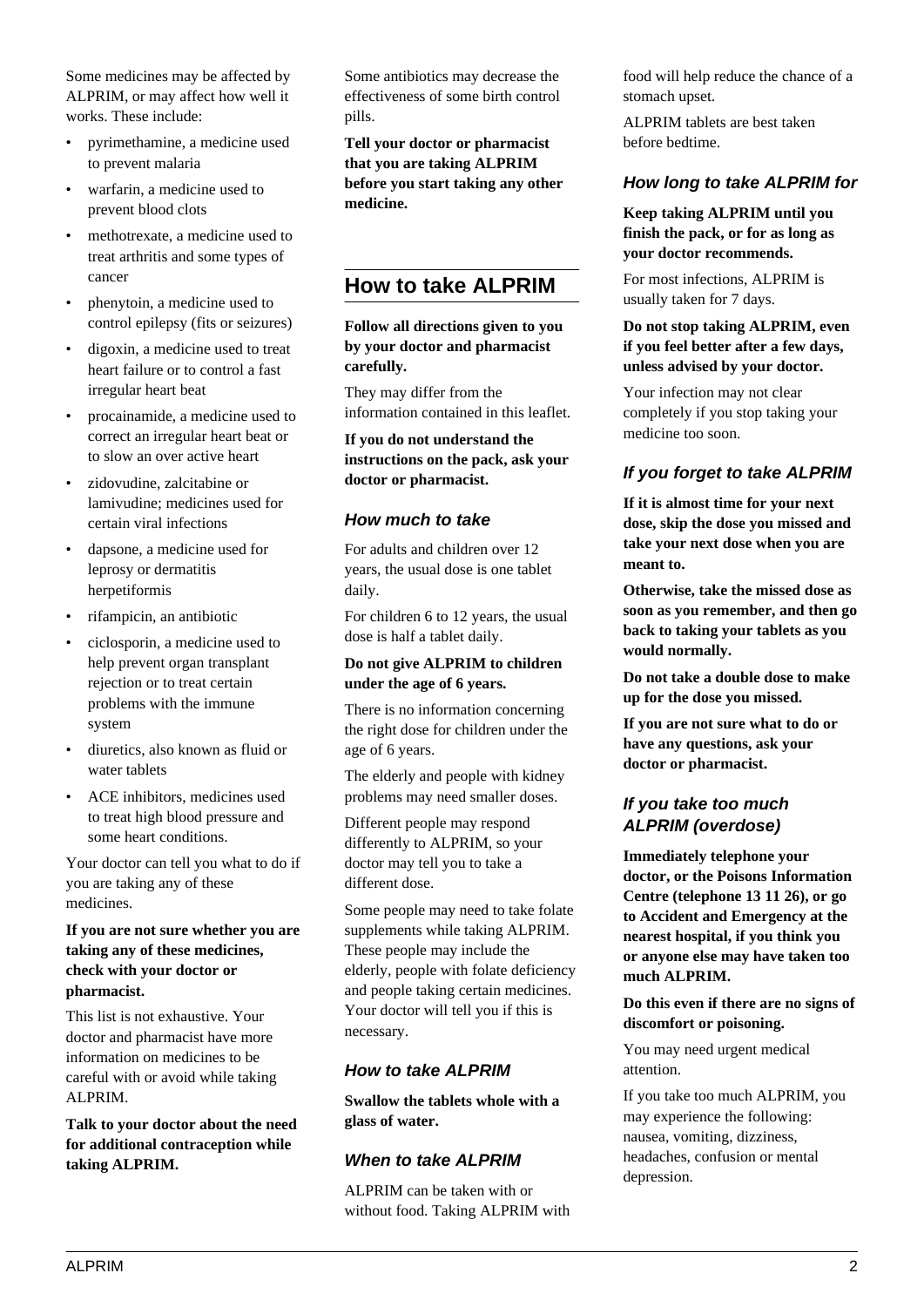# **While you are taking ALPRIM**

## **Things you must do**

**Immediately stop taking ALPRIM if skin rash or any other allergic reaction occurs.**

**Before starting any new medicine, tell your doctor or pharmacist that you are taking ALPRIM.**

**Tell all the doctors, dentists and pharmacists who are treating you that you are taking ALPRIM.**

**If you become pregnant while taking ALPRIM, tell your doctor immediately.**

**If your symptoms do not improve within a few days, or if they become worse, tell your doctor.**

**If you are taking ALPRIM for a long time, visit your doctor regularly so that they can check on your progress.**

You may need to have regular blood tests.

**Always discuss with your doctor any problems or difficulties during or after taking ALPRIM.**

## **Things you must not do**

**Do not take any other medicines while you are taking ALPRIM without first telling your doctor.**

**Do not drive or operate machinery until you know how ALPRIM affects you.**

**Do not use ALPRIM to treat any other conditions unless your doctor tells you to.**

**Do not give ALPRIM to anyone else, even if they have the same condition as you.**

# **Side effects**

**Tell your doctor or pharmacist as soon as possible if you do not feel well while you are taking ALPRIM.**

ALPRIM helps most people with urinary tract infections, but it may have unwanted side effects in some people.

All medicines can have side effects. Sometimes they are serious, most of the time they are not. You may need medical treatment if you get some of the side effects.

#### **Do not be alarmed by this list of possible side effects.**

You may not experience any of them.

**Ask your doctor or pharmacist to answer any questions you may have.**

#### **Tell your doctor if you notice any of the following and they worry you:**

- stomach upset
- nausea (feeling sick), vomiting
- sore tongue.

The above list includes the milder side effects of your medicine.

#### **See your doctor immediately if you notice any of the following:**

- any type of skin rash which includes itching and redness
- unusual bruising or bleeding
- tiredness which may occur together with headaches, sore mouth or tongue, weight loss or yellowing of the eyes or skin
- signs of frequent infections such as fever, chills, sore throat or mouth ulcers.

The above list includes serious side effects which may require medical attention.

**See your doctor immediately or go to Accident and Emergency at the nearest hospital if you notice any of the following:**

- signs of an allergic reaction such as itching or hives; swelling of the face, lips or tongue which may cause difficulty in swallowing or breathing; wheezing or shortness of breath
- pink or red itchy spots on the skin which may blister and progress to

form raised, red, pale-centred marks

- redness, blistering, peeling or loosening of skin; bleeding of the lips, eyes, mouth, nose and genitals
- severe rash with skin peeling, fever, chills and aching muscles.
- uveitis (eye inflammation).

The side effects listed above are rare but serious and require urgent medical attention or hospitalisation.

### **Tell your doctor if you notice anything that is making you feel unwell.**

This is not a complete list of all possible side effects.

Other side effects not listed above may also occur in some people.

**Check with your doctor as soon as possible if you have any problems while taking ALPRIM even if you do not think the problems are connected with the medicine or are not listed in this leaflet.**

# **After taking ALPRIM**

## **Storage**

### **Keep ALPRIM where children cannot reach it.**

A locked cupboard at least one-anda-half metres above the ground is a good place to store medicines.

**Keep your tablets in a cool dry place where the temperature stays below 30°C and protect from light.**

**Do not store ALPRIM or any other medicine in the bathroom or near a sink.**

**Do not leave ALPRIM in the car or on window sills.**

Heat and dampness can destroy some medicines.

## **Disposal**

**If your doctor tells you to stop taking ALPRIM, or your tablets have passed their expiry date, ask**